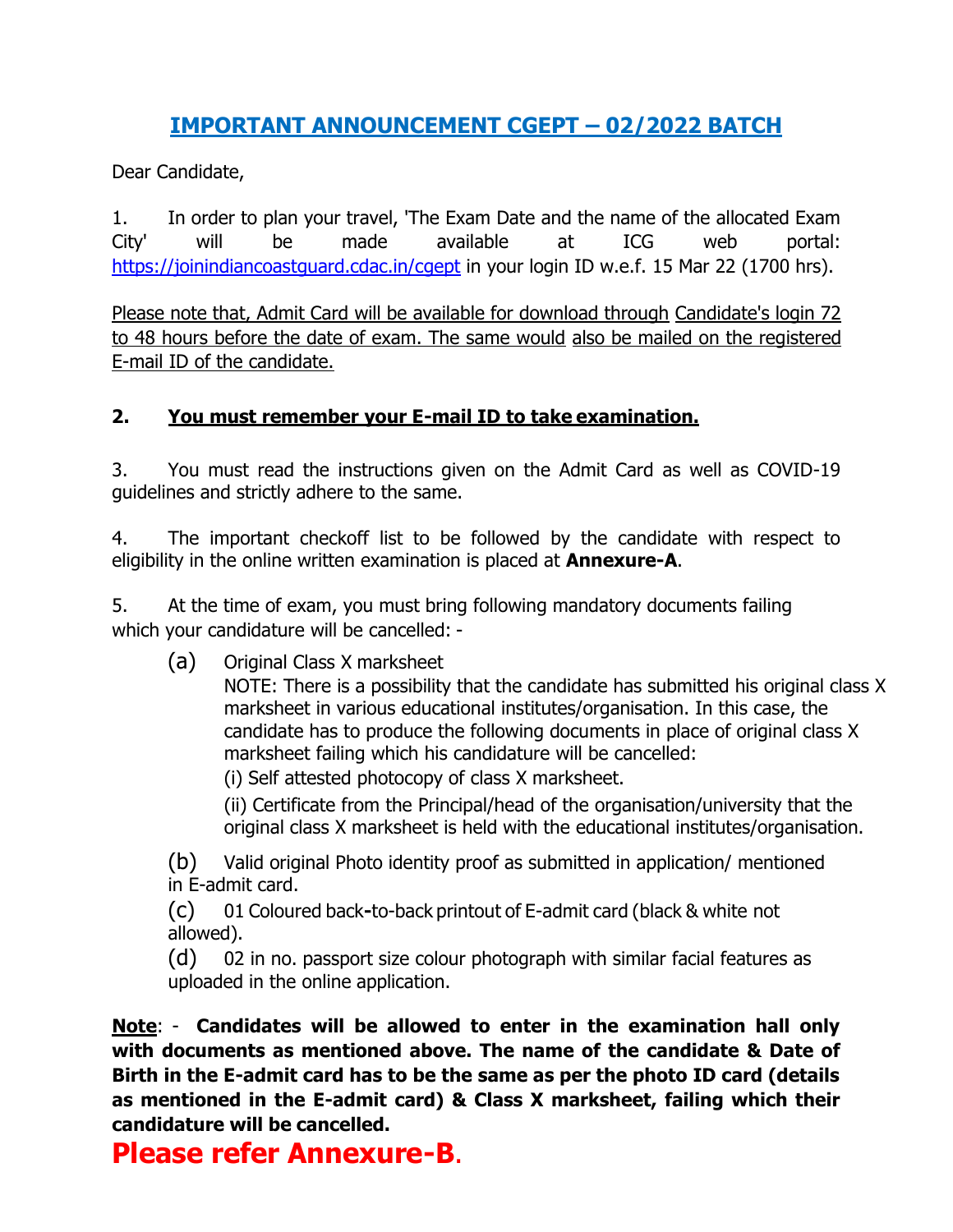#### **Annexure 'A' CHECK OFF LIST FOR CANDIDATES REGARDING ELGIBILITY IN THE EXAMINATION**

| S No             | <b>Scenario</b>                                                                                                                                                                                                                                                                         | <b>Decision of ICG</b>                                                   |                           |                       |  |  |
|------------------|-----------------------------------------------------------------------------------------------------------------------------------------------------------------------------------------------------------------------------------------------------------------------------------------|--------------------------------------------------------------------------|---------------------------|-----------------------|--|--|
| 1.               | Candidate not carrying one<br>colored E-admit Card                                                                                                                                                                                                                                      | Not allowed                                                              |                           |                       |  |  |
| 2.               | Candidate not carrying original<br>photo ID proof mentioned in Admit<br>card                                                                                                                                                                                                            | Not allowed                                                              |                           |                       |  |  |
| 3.               | Candidate not carrying original<br><b>Class X marksheet</b>                                                                                                                                                                                                                             | Not allowed                                                              |                           |                       |  |  |
| 4.               | Candidate showing ID proof in<br>Digilocker or any other digital copy                                                                                                                                                                                                                   | Not allowed                                                              |                           |                       |  |  |
| 5.               | DoB mismatch with Marksheet/ E-<br>Admit card                                                                                                                                                                                                                                           | Not allowed                                                              |                           |                       |  |  |
| 6.               | Mismatch of name and date of birth<br>with E-admit card, photo ID card<br>and Class X marksheet as<br>submitted in application                                                                                                                                                          | Not allowed<br>*The various example is attached in <b>Annexure 'B'</b> . |                           |                       |  |  |
| $\overline{7}$ . | Candidate wrong photo upload                                                                                                                                                                                                                                                            | Not allowed                                                              |                           |                       |  |  |
| 8.               | Candidate's Name interchanged<br>with Parents name in admit card                                                                                                                                                                                                                        | Not allowed                                                              |                           |                       |  |  |
| 9.               | Candidate<br>uploaded<br>photo/<br>thumb<br>impression<br>signature/<br>interchangeably,<br>thereby<br>submitting wrong information. For<br>Example,<br>uploaded<br>has<br>he<br>photograph in place of thumb<br>impression or signature/ any other<br>combination wrongly interchanged | Not allowed                                                              |                           |                       |  |  |
| 10.              | Candidate carrying two passport<br>size photograph with similar facial<br>feautres to photograph on E-admit<br>card                                                                                                                                                                     | Allowed                                                                  |                           |                       |  |  |
| 11.              | Candidate carrying one<br>no<br>or<br>with<br>passport size photograph<br>similar facial feautres to<br>photograph on E-admit card                                                                                                                                                      | Not allowed                                                              |                           |                       |  |  |
| 12.              | Candidate biometrics not taken/<br>recorded                                                                                                                                                                                                                                             | Not allowed                                                              |                           |                       |  |  |
| 13.              | Reporting Time of candidate                                                                                                                                                                                                                                                             | <b>Shift</b>                                                             | <b>Reportin</b><br>g Time | <b>Allowed Up to</b>  |  |  |
|                  |                                                                                                                                                                                                                                                                                         | Morning                                                                  | 7:30 AM                   | 8:00 AM               |  |  |
|                  |                                                                                                                                                                                                                                                                                         |                                                                          | 8:00 AM                   | 8:30 AM               |  |  |
|                  |                                                                                                                                                                                                                                                                                         | Afternoon                                                                | 11:15 AM                  | 11:45 AM              |  |  |
|                  |                                                                                                                                                                                                                                                                                         |                                                                          | 11:45 AM                  | $\overline{12:15}$ PM |  |  |
|                  |                                                                                                                                                                                                                                                                                         | Evening                                                                  | 3:00 PM                   | 3:30 PM               |  |  |
|                  |                                                                                                                                                                                                                                                                                         |                                                                          | 3:30 PM                   | 4:00 PM               |  |  |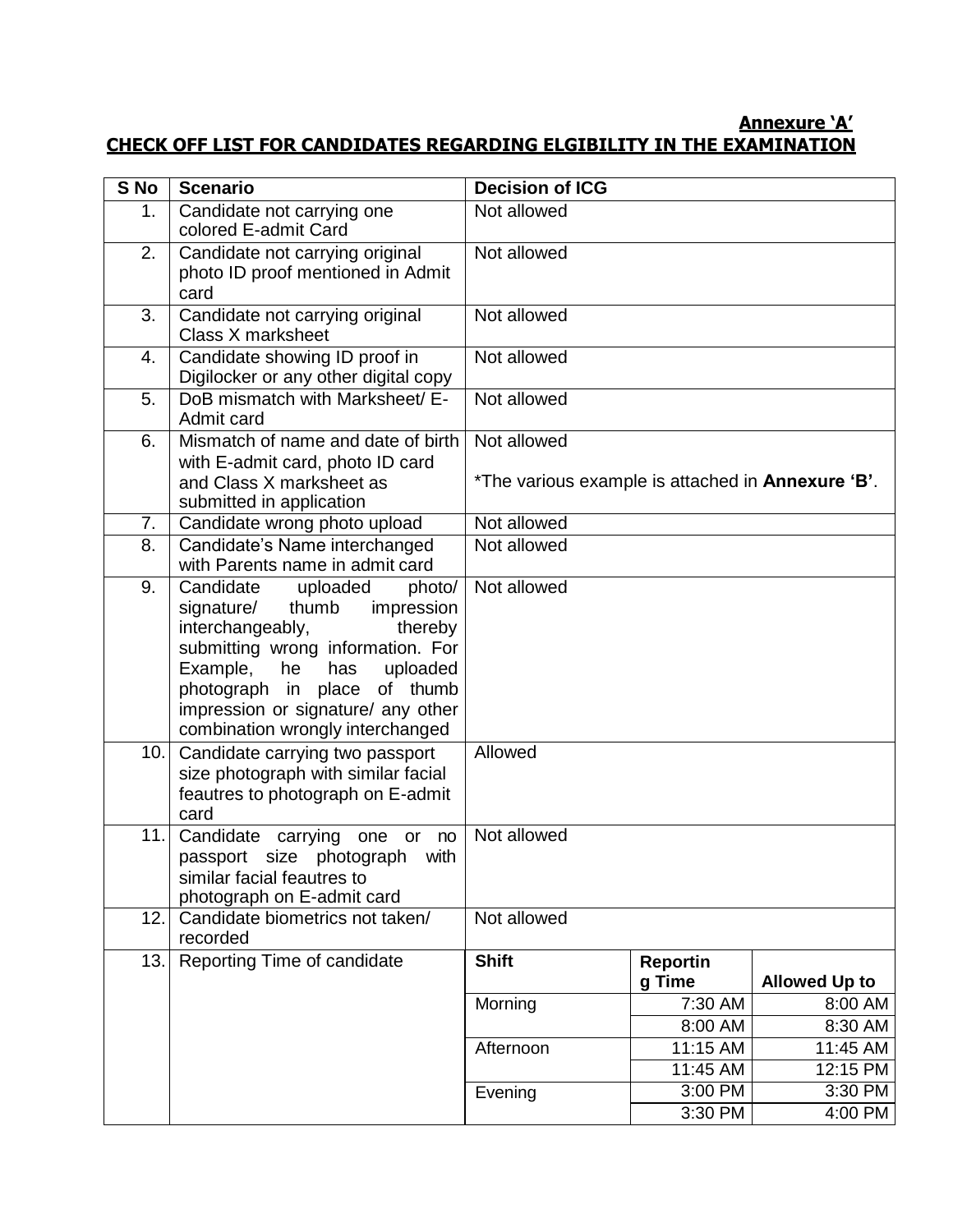| 14. | Candidate reported at wrong exam<br>center (other than mentioned in<br>Admit card)                                                                   | Not allowed                                                                                                                                                                                                                         |
|-----|------------------------------------------------------------------------------------------------------------------------------------------------------|-------------------------------------------------------------------------------------------------------------------------------------------------------------------------------------------------------------------------------------|
| 15. | CCTV required during biometric<br>capturing.                                                                                                         | Yes, Mandatorily                                                                                                                                                                                                                    |
| 16. | Candidate Left Hand Thumb for<br>male candidate and Right Hand<br>Thumb for female candidate is not<br>working on Biometric Registration<br>Software | Left Hand Thumb shall be captured during Biometric<br>Registration mandatorily. In case of any issue only<br>Right Hand Thumb is permitted. Candidate not to<br>appear for the exam if none of his thumb are able to<br>be captured |
| 17. | CCTV required in examination hall<br>during exam.                                                                                                    | Yes, However it should not focus on the candidates<br>system and the same should be verified by ICG<br>Observer                                                                                                                     |
| 18. | Server Room to be sealed in<br>evening after mock and main<br>exam                                                                                   | Yes                                                                                                                                                                                                                                 |
| 19. | Smart Mobile phones allowed Only<br>to CDAC CI/Co and ICG Observer                                                                                   | Yes, However only in server room. However, no<br>mobile to be carried in the examination hall where the<br>candidates are giving the exam.                                                                                          |
| 20. | Candidate carrying any prohibited<br>items like mobile phone, Bluetooth<br>or any other electronic devices                                           | Not allowed. Malpractice form to<br>filled.<br>be<br>Candidature to be cancelled and handed over to<br>police by C-DAC.                                                                                                             |
| 21. | Candidate wearing shoes,<br>ornaments, wrist watch, wallet,<br>belt, clothes with large button                                                       | Not allowed                                                                                                                                                                                                                         |
| 22. | Candidate photo not matching with<br>that in the biometric system/<br>application form                                                               | Not allowed. However his Biometric and image must<br>be captured with remarks and Malpractice form to be<br>filled. Impersonator/ proxy candidate to be handed<br>over to police by C-DAC                                           |
| 23. | Candidate stands in between<br>exam without permission of<br>invigilator                                                                             | Candidature to be Cancelled                                                                                                                                                                                                         |
| 24. | Candidate stands in between<br>exam with permission of invigilator                                                                                   | Candidature not to be cancelled                                                                                                                                                                                                     |
| 25. | Candidate speaks with another<br>candidate during the examination                                                                                    | Candidature to be cancelled and malpractice form to<br>be filled.                                                                                                                                                                   |
| 26. | Candidates enter the examination<br>hall and forgets the registered E-<br>mail address                                                               | Registered E-mail id is mandatory to start the<br>examination. The candidate will be sitting in the<br>examination hall till completion and cannot move out<br>of the examination hall.                                             |